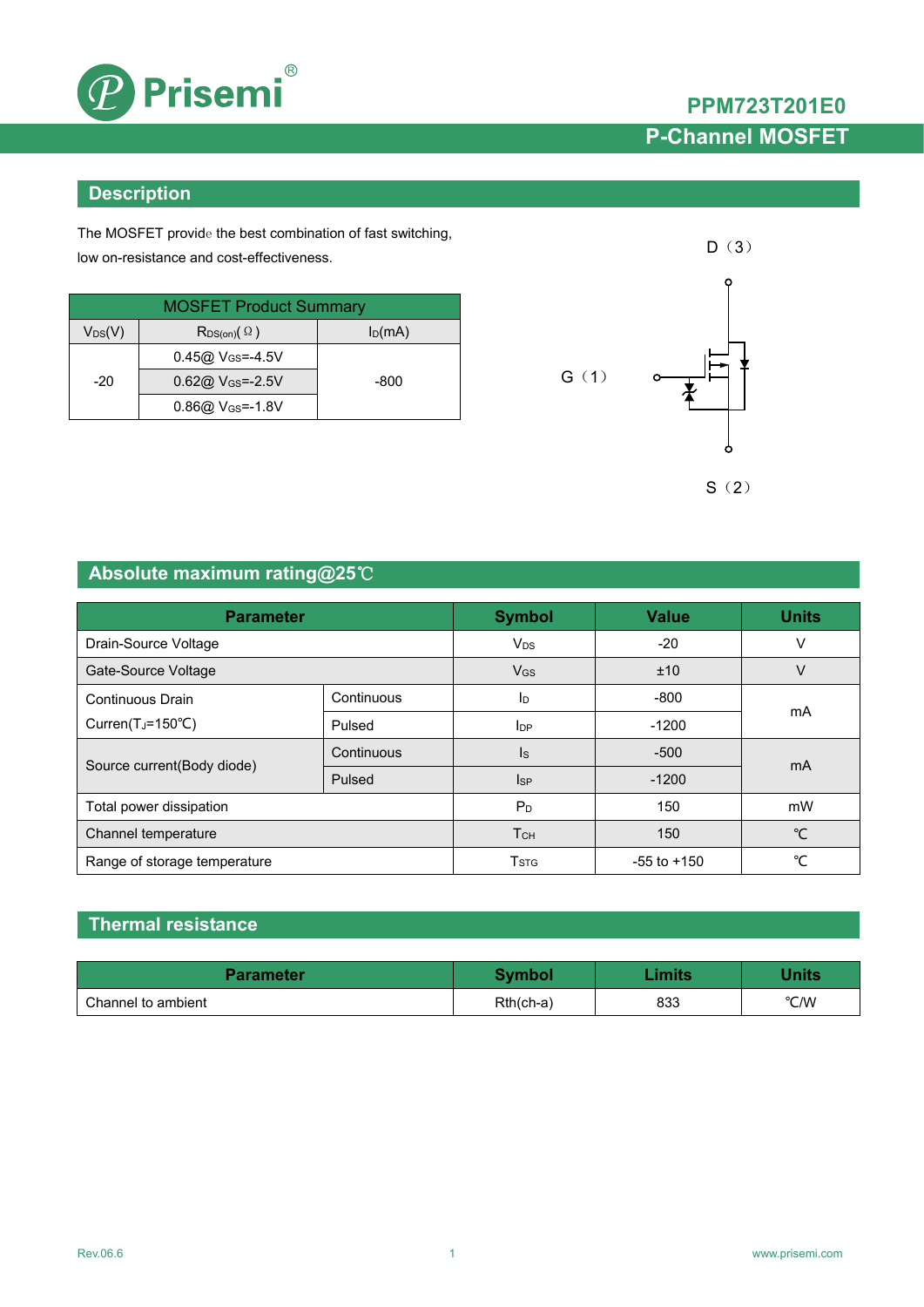## **P-Channel MOSFET**

### PPM723T201E0

# **Electrical characteristics per line@25**℃**( unless otherwise specified)**

| <b>Parameter</b>                                                       | <b>Symbol</b>            | <b>Conditions</b>                                                                              | Min.                     | Typ.                     | Max.   | <b>Units</b> |
|------------------------------------------------------------------------|--------------------------|------------------------------------------------------------------------------------------------|--------------------------|--------------------------|--------|--------------|
| Drain-Source Breakdown Voltage                                         | <b>BV</b> <sub>DSS</sub> | $I_D = -1mA$ , $V_{GS} = 0V$                                                                   | $-20$                    |                          |        | $\vee$       |
| Zero Gate Voltage Drain Current                                        | $I_{\text{DSS}}$         | $V_{DS} = -20V$ , $V_{GS} = 0V$                                                                |                          | $\overline{\phantom{a}}$ | $-1$   | μA           |
| Gate-Body Leakage Current                                              | <b>I</b> GSS             | $V_{DS} = 0V$ , $V_{GS} = \pm 8V$                                                              |                          |                          | ±10    | μA           |
| <b>Gate Threshold Voltage</b>                                          | $V$ <sub>GS(th)</sub>    | $V_{DS} = -10V$ , $I_D = -100\mu A$                                                            | $-0.5$                   | $\overline{\phantom{a}}$ | $-1.1$ | $\vee$       |
|                                                                        |                          | $V_{GS} = -4.5V$ , $I_D = -700mA$                                                              | $\blacksquare$           | 0.45                     | 0.7    | Ω            |
| Static Drain-Source On-Resistance                                      | $R_{DS(ON)}$             | $V_{GS} = -2.5V$ , $I_D = -300mA$                                                              | $\blacksquare$           | 0.62                     | 0.85   | Ω            |
|                                                                        |                          | $V_{GS} = -1.8V$ , $I_D = -250mA$                                                              |                          | 0.86                     | 2.0    | Ω            |
| Forward transfer admittance                                            | Yfs                      | $V_{DS} = -10V$ , $I_D = -200mA$                                                               | 0.3                      |                          |        | S            |
| Input Capacitance                                                      | $C$ <sub>ISS</sub>       |                                                                                                | $\blacksquare$           | 110                      |        | pF           |
| <b>Output Capacitance</b>                                              | C <sub>oss</sub>         | $V$ GS=0V, $V_{DS}$ =-10V,<br>$f = 1$ MHz                                                      |                          | 9                        |        | pF           |
| Reverse Transfer Capacitance                                           | <b>CRSS</b>              |                                                                                                |                          | 5                        |        | pF           |
| Turn-On Delay Time                                                     | $t_{d(on)}$              | $V_{DD} = -10V$ , $V_{GS} = -4.5V$ ,<br>$R_G = 10\Omega$ , $R_L = 100\Omega$<br>$I_D = -100mA$ |                          | 5                        |        | ns           |
| <b>Turn-Off Delay Time</b>                                             | $t_{d(off)}$             |                                                                                                |                          | 15                       |        | ns           |
| Turn-On Rise Time                                                      | $t_{r}$                  |                                                                                                | $\overline{\phantom{a}}$ | 4                        |        | ns           |
| Turn-On Fall Time                                                      | $t_{f}$                  |                                                                                                | $\overline{\phantom{0}}$ | 13                       |        | ns           |
| <b>Total Gate Charge</b><br>Qg<br>$V_{DD} = -10V$ , $V_{GS} = -4.5V$ , |                          |                                                                                                | 1.4                      |                          | nC     |              |
| Gate-Source Charge                                                     | Qgs                      | $\ln = -200 \text{mA}$                                                                         |                          | 0.3                      |        | nC           |
| Gate-Drain Charge<br>Qgd                                               |                          | $R_G=10\Omega, R_L=50\Omega$                                                                   |                          | 0.3                      |        | nC           |
| Drain-Source Diode Forward Voltage                                     | <b>V<sub>SD</sub></b>    | $V_{GS}$ =0V, Is=-200mA                                                                        |                          |                          | $-1.2$ | $\vee$       |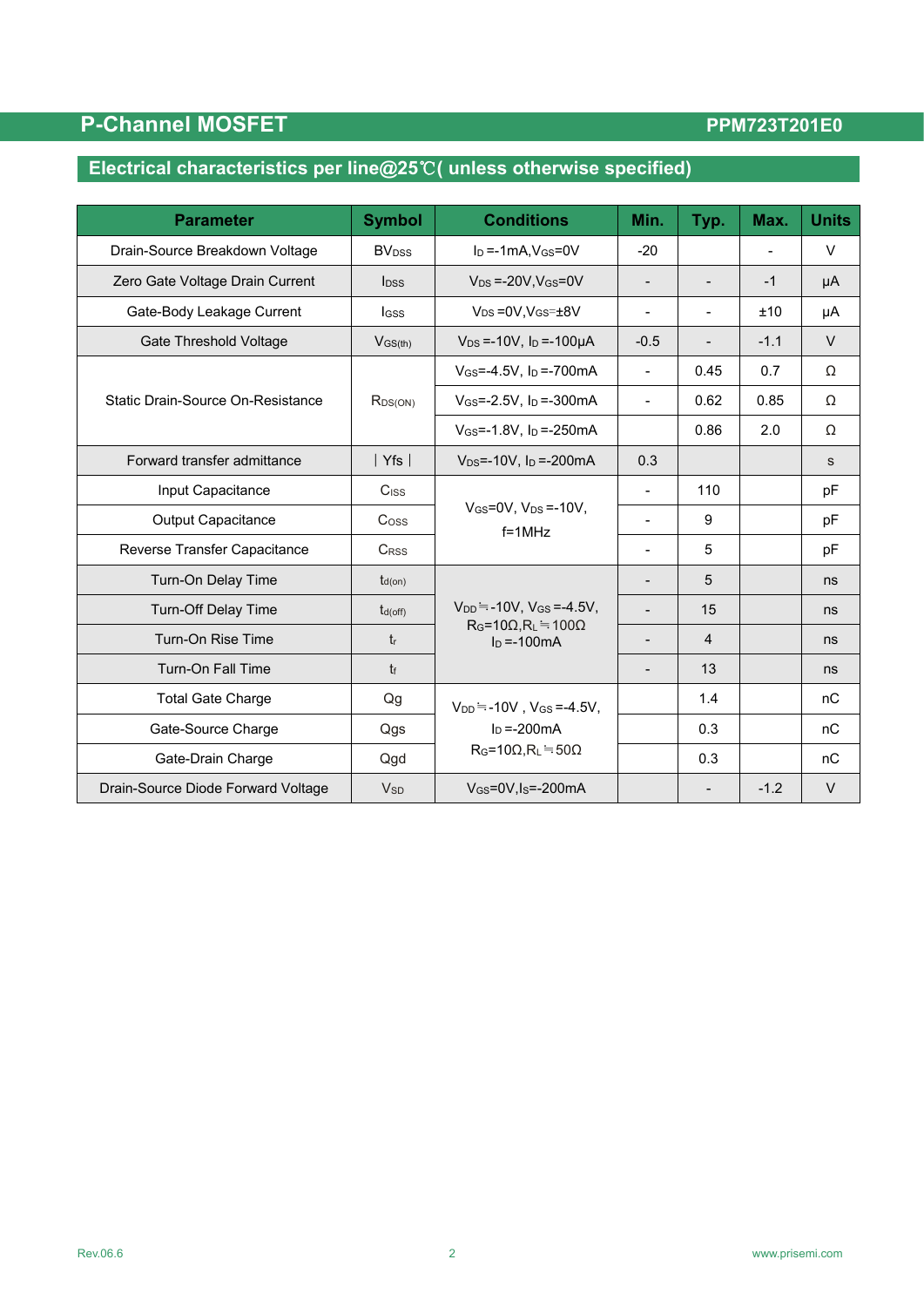









drain current(Ⅲ) drain current(Ⅲ)





drain current( I)

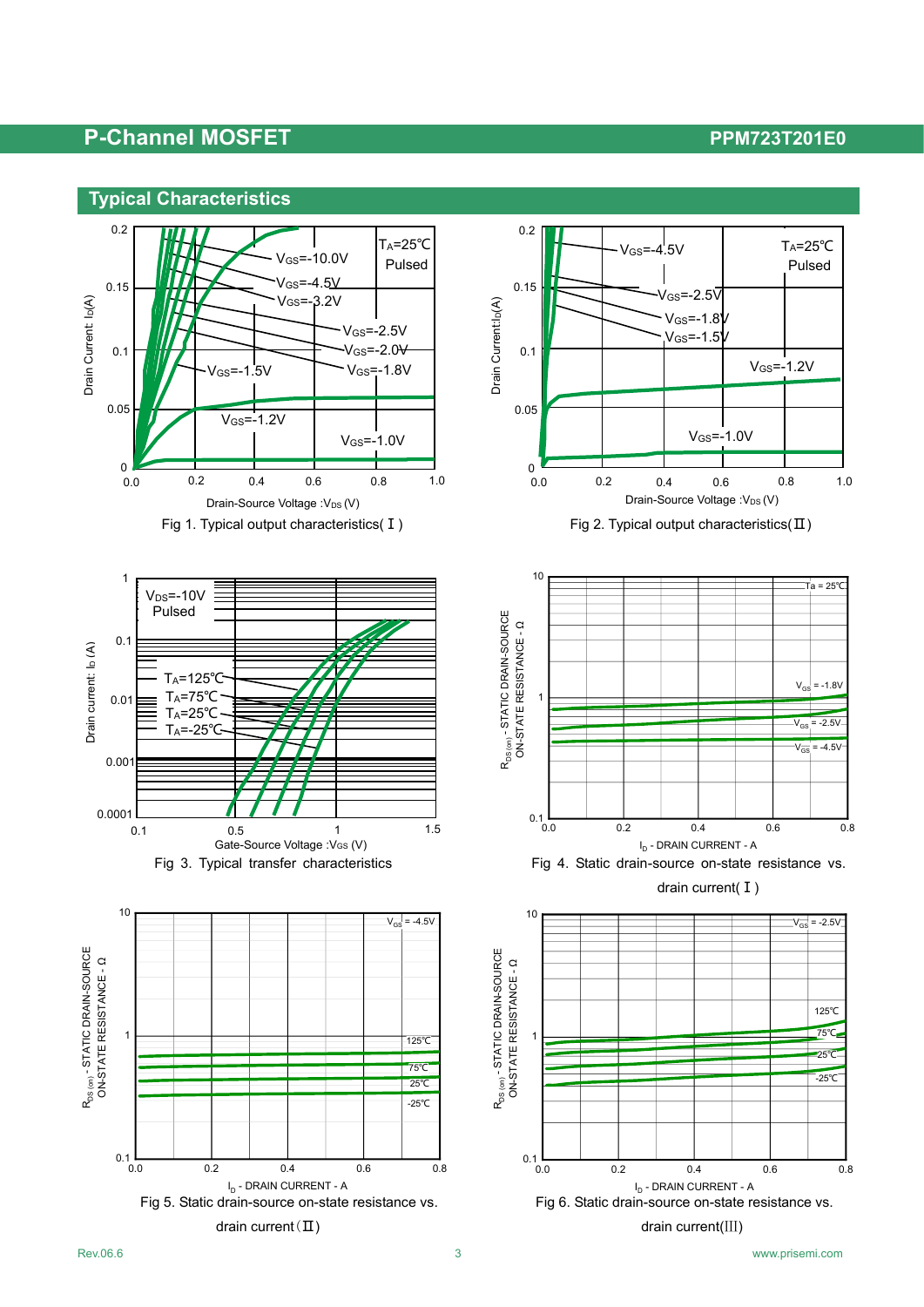









gate source voltage

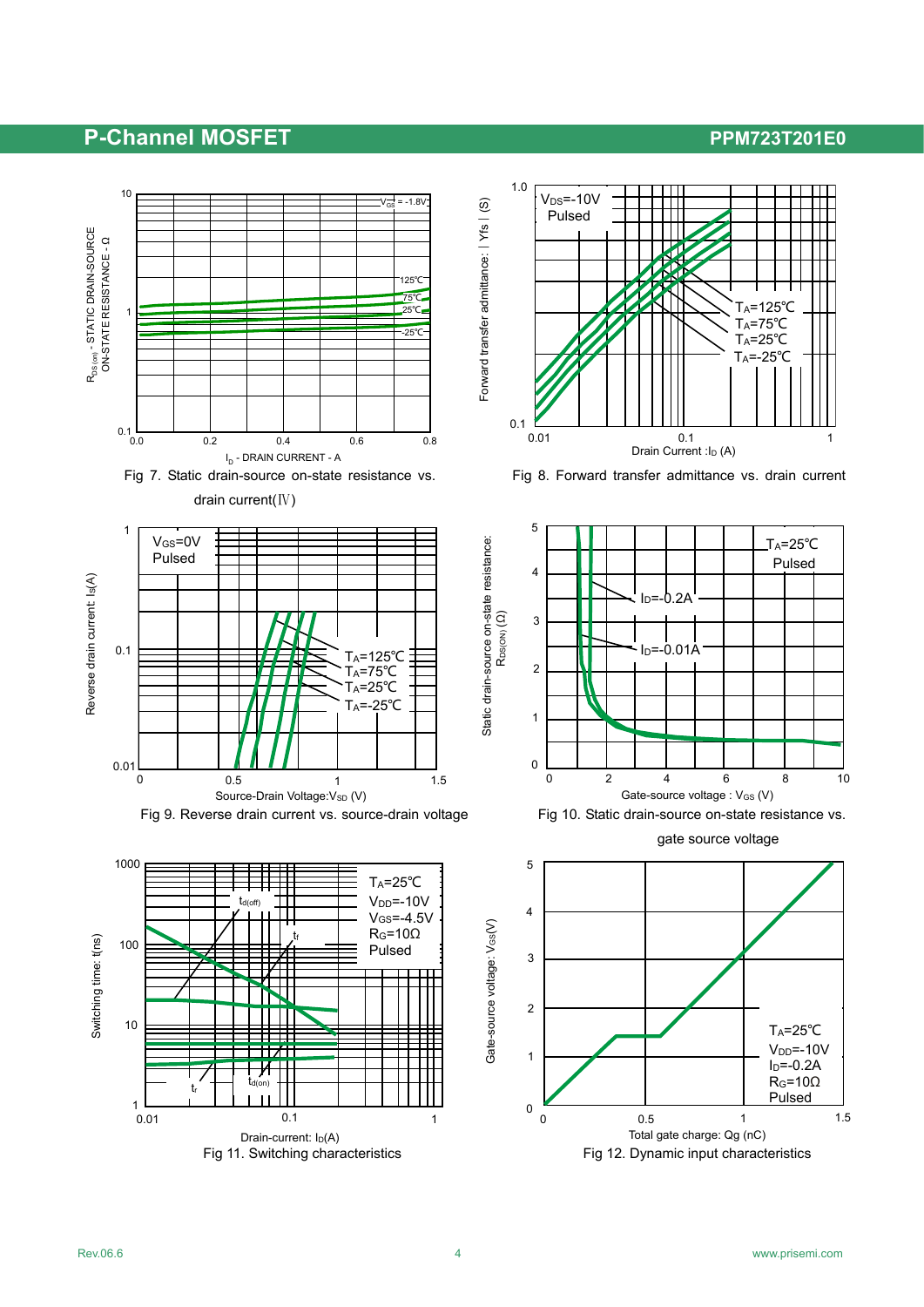

### **Measurement circuit**



Fig.1-1 Switching time measurement circuit Fig.1-2 Switching time waveforms



Fig.2-1 Gate charge measurement circuit Fig.2-2 Gate charge waveform



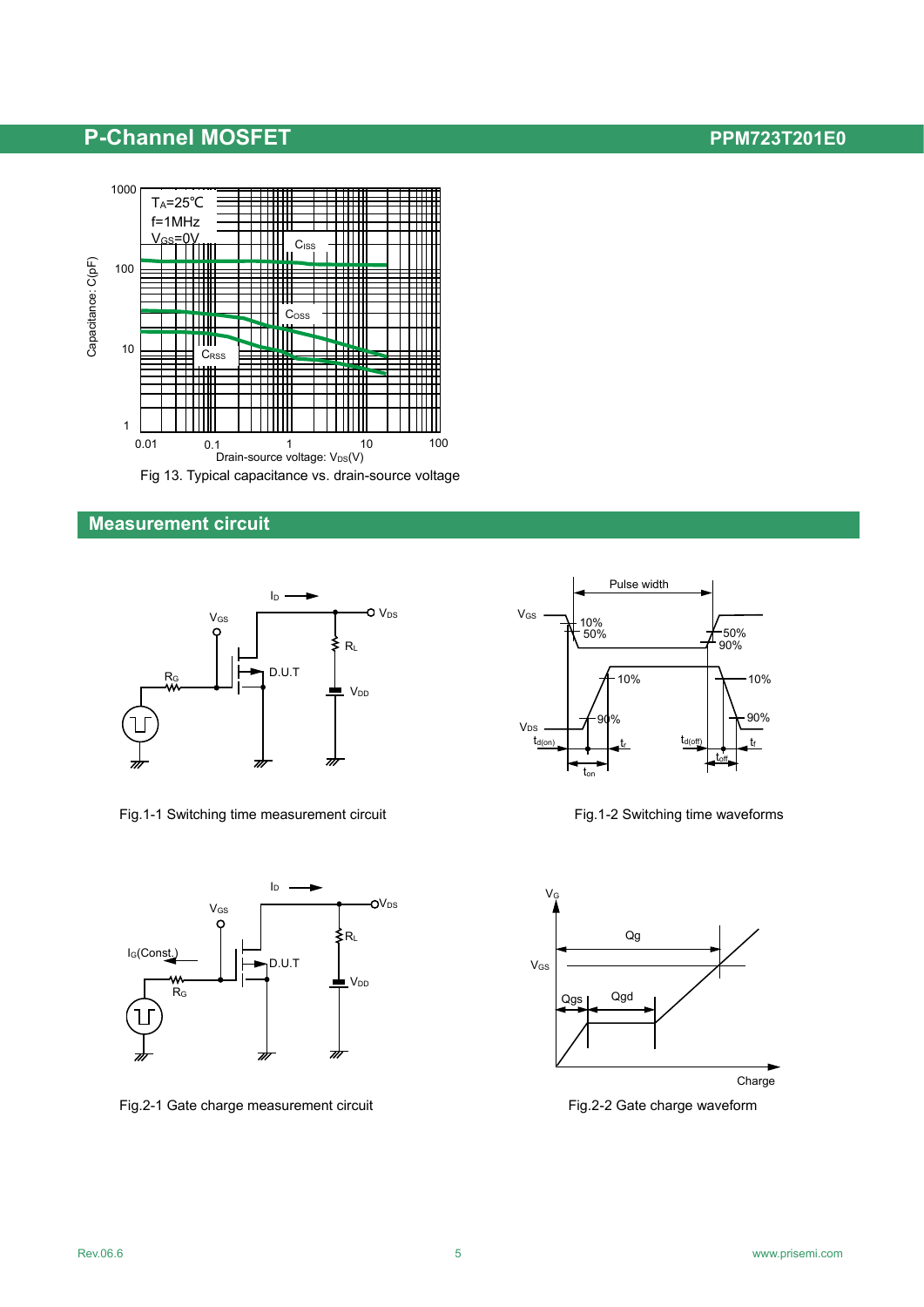## **Product dimension (SOT-723)**



**Side View** 





**Bottom View** 



Unit:mm

| Dim | <b>Millimeters</b> |             |  |  |
|-----|--------------------|-------------|--|--|
|     | Min                | <b>Max</b>  |  |  |
| Α   | 0.42               | 0.55        |  |  |
| b   | 0.20               | 0.37        |  |  |
| b1  | 0.18               | 0.27        |  |  |
| C   | 0.06               | 0.18        |  |  |
| D   | 1.10               | 1.30        |  |  |
| Е   | 1.15               | 1.25        |  |  |
| E1  | 0.75               | 0.85        |  |  |
| E2  | 0.20               | 0.30        |  |  |
| e   | 0.40 Ref.          |             |  |  |
| θ   | $5^{\circ}$        | $9^{\circ}$ |  |  |

| <b>Ordering information</b> |                   |                     |  |  |  |
|-----------------------------|-------------------|---------------------|--|--|--|
| <b>Device</b>               | Package           | <b>Shipping</b>     |  |  |  |
| PPM723T201E0                | SOT-723 (Pb-Free) | 10000 / Tape & Reel |  |  |  |

## **Marking information**